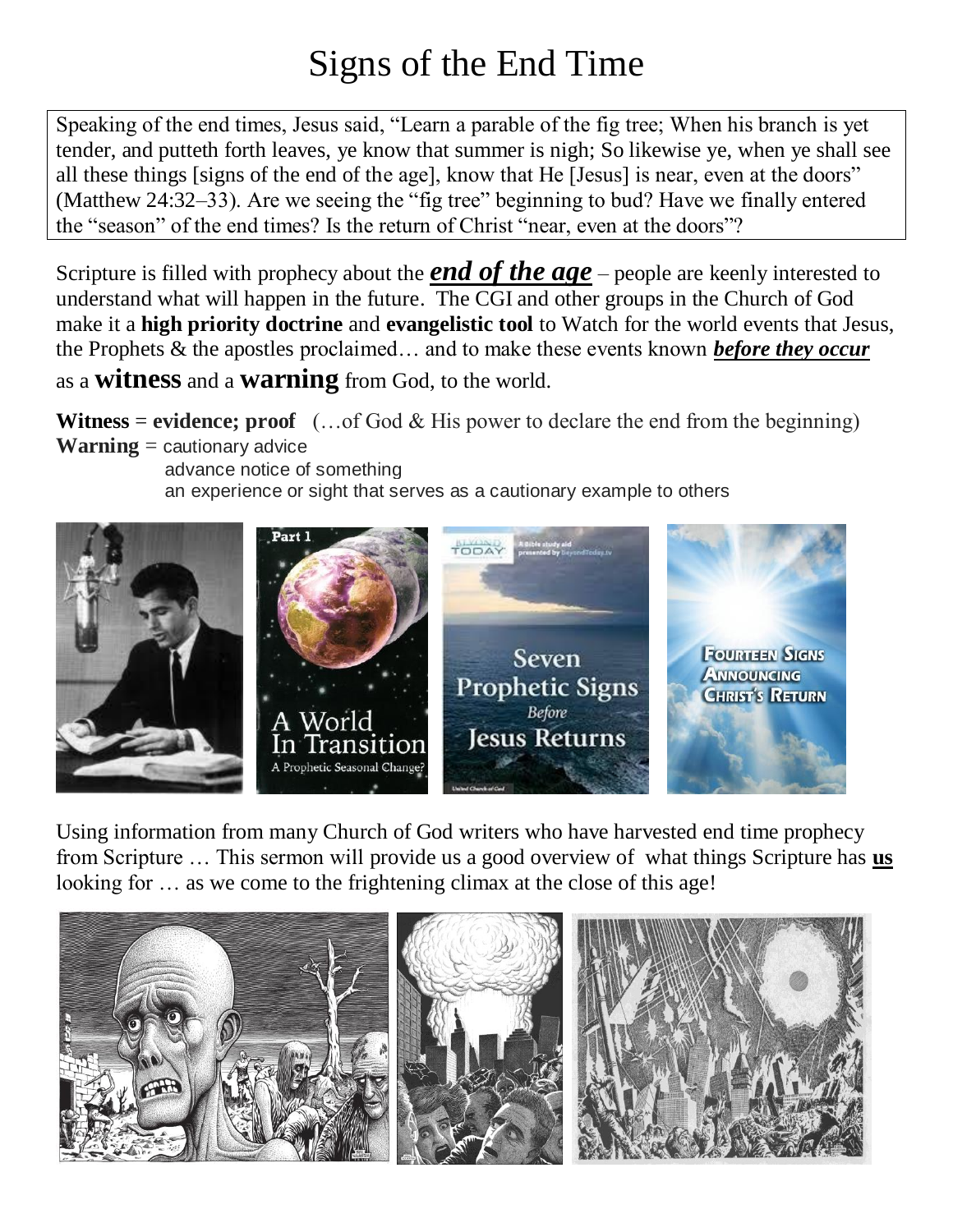## **GTA (1930-2003) – "Things to Look for" – Video 3:35**

1 Rise of a Charismatic Arab Leader (Islamic King of the South)

2 Creation of multinational all-European Army / Rapid Deploy Force (capable of occupation of Palestine)

3 Intervention of a great false prophet - to give his blessing to United Europe  $\&$  it's advance into Palestine

4 Construction of a Temple or Dedication of cornerstone in Jerusalem (with restoration of priestly sacrifices)

5 Major disaster in Israel causing government or military to approve destruction of Arab mosques

6 Combined attack of Arab Armies against Israel

7 Global "great depression" - economic meltdown, skyrocketing prices

8 Emergence of dictators & kings to take over chaotic governments mired in depression, civic unrest, race wars & anarchy

9 Major attacks against the west from terrorists - using possibly chemical, biological or nuclear dirty bombs - attacking water supplies, transportation, nuclear plants, & centres of population

10 Major persecution against God's Church & people by a great false church & her sympathizers

11 Look for the King of the South to "push at" the European Beast power (eg Oil embargo?) and result in immediate occupation of Middle East

12 Look for possibility that invasion of Israel by Europe will be to save remaining Jews alive as a "peacekeeping mission" rather than as an occupying enemy

13 Earthquakes, disease, regional wars around world (North Korea, China, etc)

14 Increase in heavenly signs (meteor showers, comets)

15 Look for the time the work of God will be put down & out - censored and unable to proclaim a witness & warning

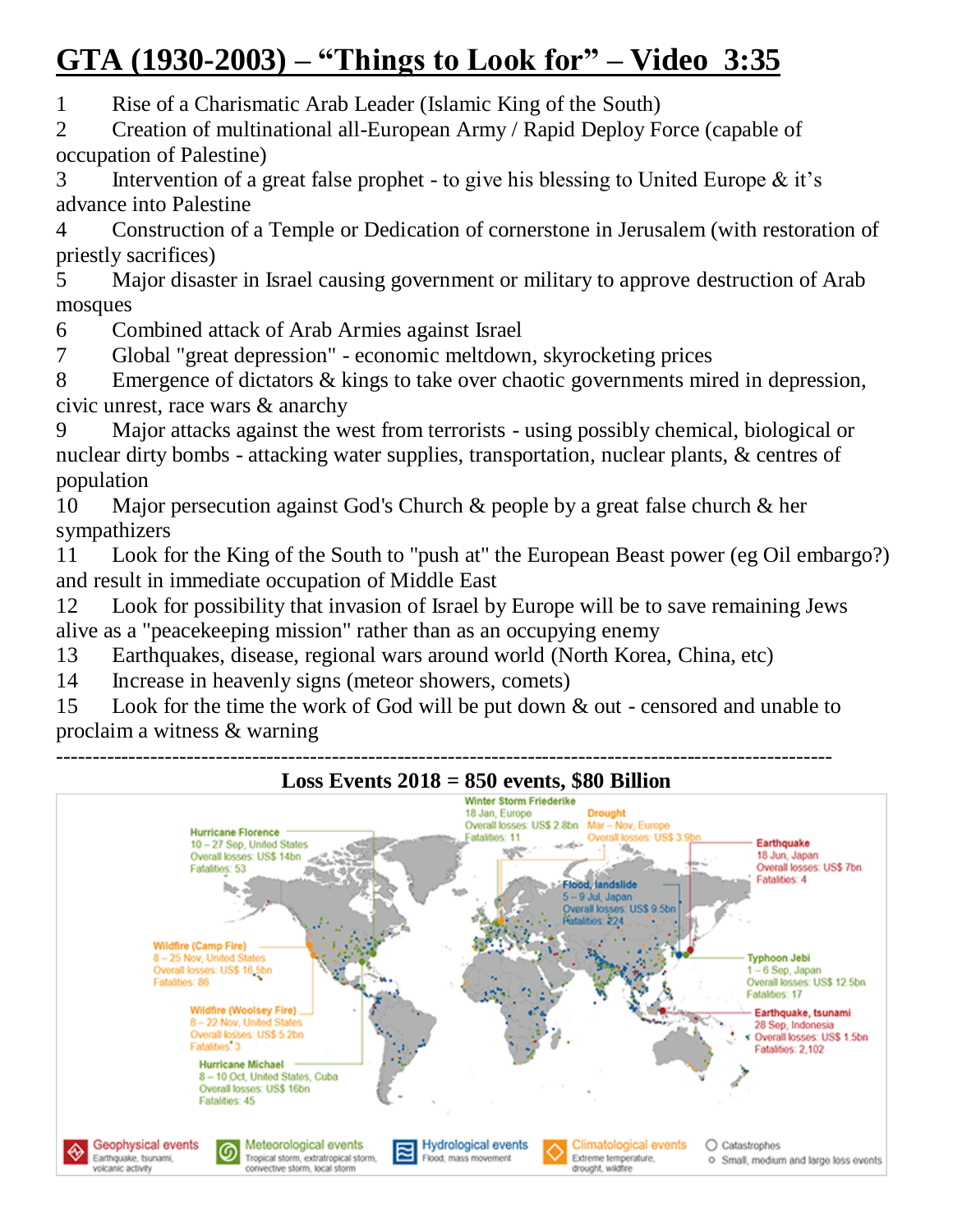## **Bill Watson – A World In Transition**

What Major Cataclysmic Event Is On the Horizon?

**Revelation 6:1–6** This is the chapter in which we are introduced to the four horsemen of the Apocalypse. We are told about the fourth horseman **verse 8**: "And I looked, and behold a pale horse: and his name that sat on him was Death, and Hades [the grave] followed with him...." Now notice what's next: "And power was given unto them [Death and Hades] over the fourth part of the earth **[25 percent of the world's population**], TO KILL with the sword [second seal: war], and with hunger [third seal: famine/pestilence], and with death [fourth seal], and with the beasts of the earth."

- that equates to **about 1.75 billion human casualties**, based on a current world population of about seven billion people. This translates to a death toll of more than **twenty times that of World War II**, based on 50 to 75 million total causalities in that war!
- But notice another very interesting point beyond this fourth seal: the **fifth seal** describes a **Christian martyrdom**, which is followed by the **sixth seal**, described as **great signs in the sky!** And while you're trying to comprehend the magnitude of this cataclysmic event, keep in mind this sobering fact: **Christ doesn't return yet!** This is just the fourth, fifth, and sixth seals—not the trumpet plagues! There remains much more pain, suffering, and devastation yet to come!

 This is just the beginning of sorrows (**Mark 13:8**). Remember what our Lord said: "But when you shall hear of wars and commotions, be not terrified: for these things must first come to pass; but the end is not immediately" (Luke 21:9).

 Also, consider this additional biblical fact: there are **two more major world wars beyond this one** mentioned in chapter 6, described in Revelation 9. These are the fifth trumpet (first woe) and sixth trumpet (second woe). These two trumpet wars result in another invasion with weapons that cause pain and suffering, but not necessarily death (**Revelation 9:1–12**), followed by another war resulting in the obliteration of **one third of the remaining three-fourths of the world's population** (Revelation 9:18). This would leave **approximately half the earth's population remaining** at the time of the beginning of the seventh trumpet, which heralds our Lord's return and the final battle of Armageddon in the valley of Jehoshaphat (Joel 3:11–17; Revelation 16:16–21).

**Joe 3:11** Come quickly, all you nations from every side, and assemble there. Bring down your warriors, LORD!

Joe 3:12 "Let the nations be roused; let them advance into the Valley of Jehoshaphat, for there I will sit to judge all the nations on every side.

Joe 3:13 Swing the sickle, for the harvest is ripe. Come, trample the grapes, for the winepress is full and the vats overflow-- so great is their wickedness!"

Joe 3:14 Multitudes, multitudes in the valley of decision! For the day of the LORD is near in the valley of decision.

Joe 3:15 The sun and moon will be darkened, and the stars no longer shine.

Joe 3:16 The LORD will roar from Zion and thunder from Jerusalem; the earth and the heavens will tremble. But the LORD will be a refuge for his people, a stronghold for the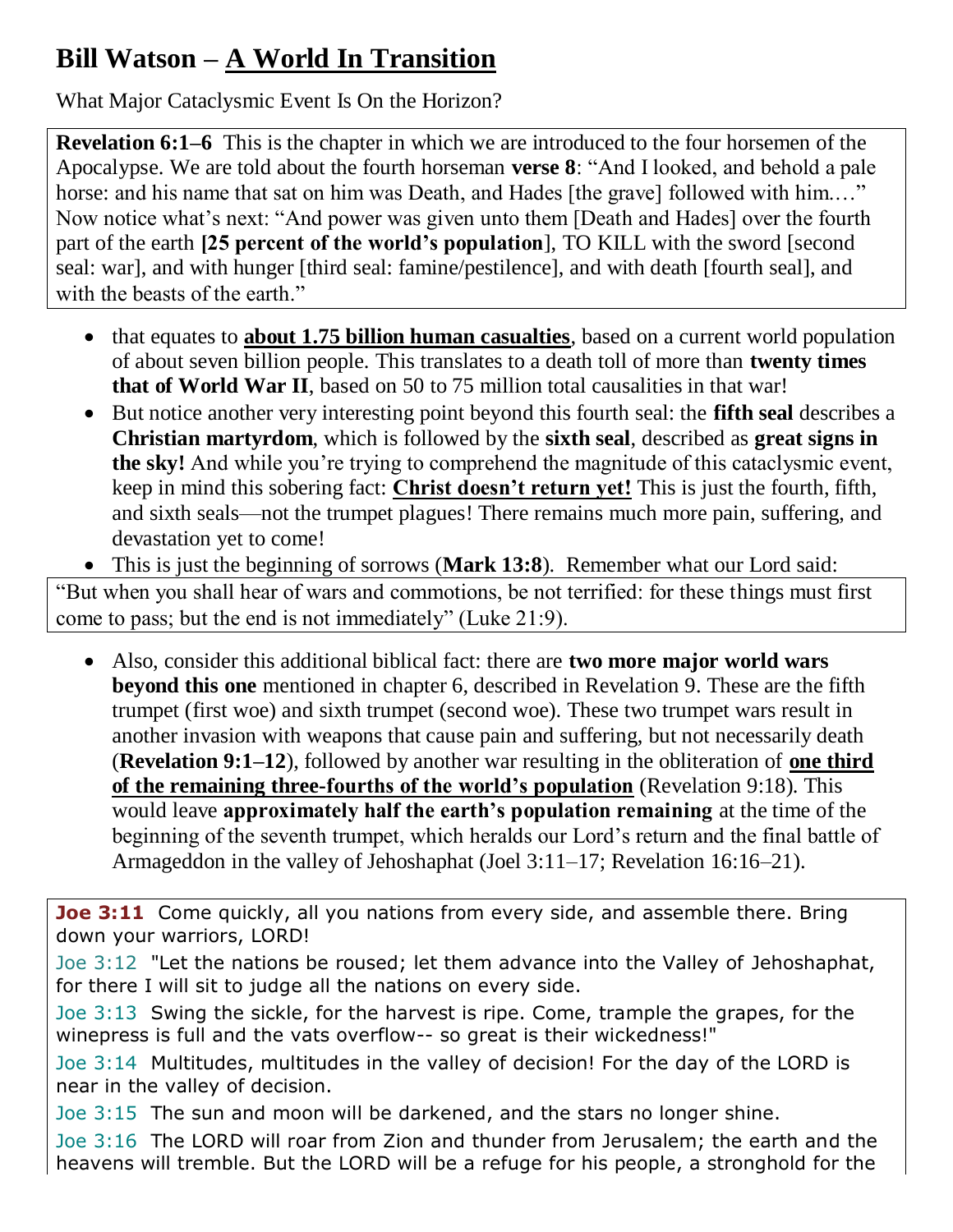people of Israel. Joe 3:17 "Then you will know that I, the LORD your God, dwell in Zion, my holy hill. Jerusalem will be holy; never again will foreigners invade her.

- Let me reiterate: the present world and geopolitical arrangement of the community of nations is not currently matched up with what is described in our Bible as this ten nation confederation, led by an autocrat, or tyrant, who runs a very affluent Babylonian system of commerce (Revelation 18), in conjunction with a religious leader described by John the apostle as a false prophet (Revelation 13:11–18).
- It's apparent, then, that some kind of huge, gargantuan, enormous shake-up is ahead that will result in the removal of the major obstacles obviously blocking much of this from happening. Let me remind you: one of those major obstacles just happens to be the birthrighted cultures of the United States of America and, to a lesser extent, the United Kingdom! And when the removal of these two major balances of power occurs, there simply won't be any place for "Christian freedom lovers" within this coming Greco-Babylonian, Roman, socialist system that emerges. If you're a true Christian, you will find yourself in conflict with the Socialist Greco-Babylonian system described in Revelation 17:11–13 and chapter 18, which ultimately fights Christ upon His return (Revelation 17:14).



Rev 17:11 The beast who once was, and now is not, is an eighth king. He belongs to the seven and is going to his destruction.

Rev 17:12 "The ten horns you saw are ten kings who have not yet received a kingdom, but who for one hour will receive authority as kings along with the beast.

Rev 17:13 They have one purpose and will give their power and authority to the beast. Rev 17:14 They will wage war against the Lamb, but the **Lamb will triumph** over them because he is Lord of lords and King of kings--and with him will be his called, chosen and faithful followers."

• Notice the advice God gives to all real Christians about this coming system and any who receive the "mark" that is required in order to become a working constituent of this governmental system.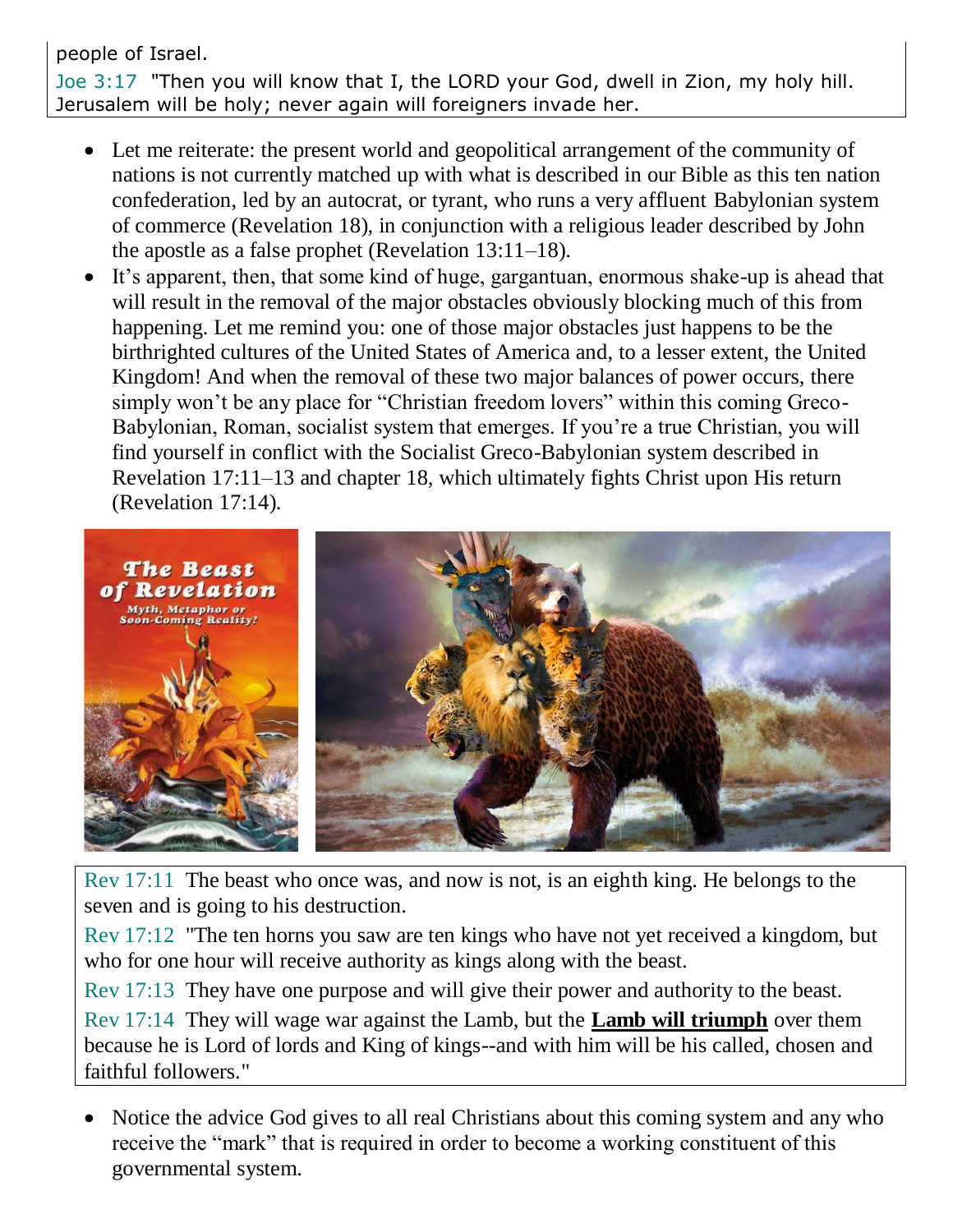"And I heard another voice from heaven, saying, Come out of her my people [be you separate], that you be not partakers of her sins, and that you receive not of her plagues" (Revelation 18:4).

 Furthermore, we are told this government requires you to receive this "**mark**" in order to make a living (**Revelation 13:16–17**),

Rev 13:16-17 It also forced all people, great and small, rich and poor, free and slave, to receive a mark on their right hands or on their foreheads, so that they could not buy or sell unless they had the mark, which is the name of the beast or the number of its name.

and it's those who **don't** receive the mark who are to rule and reign with Christ for a thousand years in the Millennium (Revelation 20:4). It's obvious that this "mark" will cause those who accept and receive it to compromise God's laws and the testimony of Jesus Christ in their lives for social peace and acceptance with the governance of the state system. It will be crucial for Christians at that time to choose **not** to participate in this Babylonian Mystery system, and then just **accept the consequences** of their resistance. Otherwise, based on **Revelation 20:4**, it appears they may **forfeit their birthright to eternal life**!

 The physical events and resulting conditions, which will include **martyrdom** for some (Luke 21:12–19; Revelation 6: 9–11; Daniel 7:21, 25), are going to be enormously **intense Christian character building opportunities** for these latter-day Christians, especially throughout the former Commonwealth countries of England and the United States of America.

Dan 7:21 As I watched, this horn was waging war against the **holy people** and **defeating** them …

Dan 7:25 He will speak against the Most High and oppress his **holy people** and try to change the set times and the laws. The holy people will be **delivered into his hands** for a time, times and half a time.

#### **Fourteen Signs Announcing Christ's Return (LCG)**

- 1. Wars, Violence and Lawlessness
- 2. Drought and Famine
- 3. Earthquakes and Other Natural Catastrophes
- 4. Disease Epidemics
- 5. The Rise of an Aggressive, Fundamentalist Islamic Power
- 6. An Ascendant European Union
- 7. A Powerful Religious Figure Leads a Religious Revival
- 8. The Gospel of the Kingdom of God Preached to All Nations
- 9. Faith Again Becomes a Matter of Life or Death
- 10. A Crisis Strikes Jerusalem
- 11. The Abomination of Desolation
- 12. The Collapse of the English-Speaking Nations—The Great Tribulation
- 13. Heavenly Signs and the Day of the Lord
- 14. The Seven Last Plagues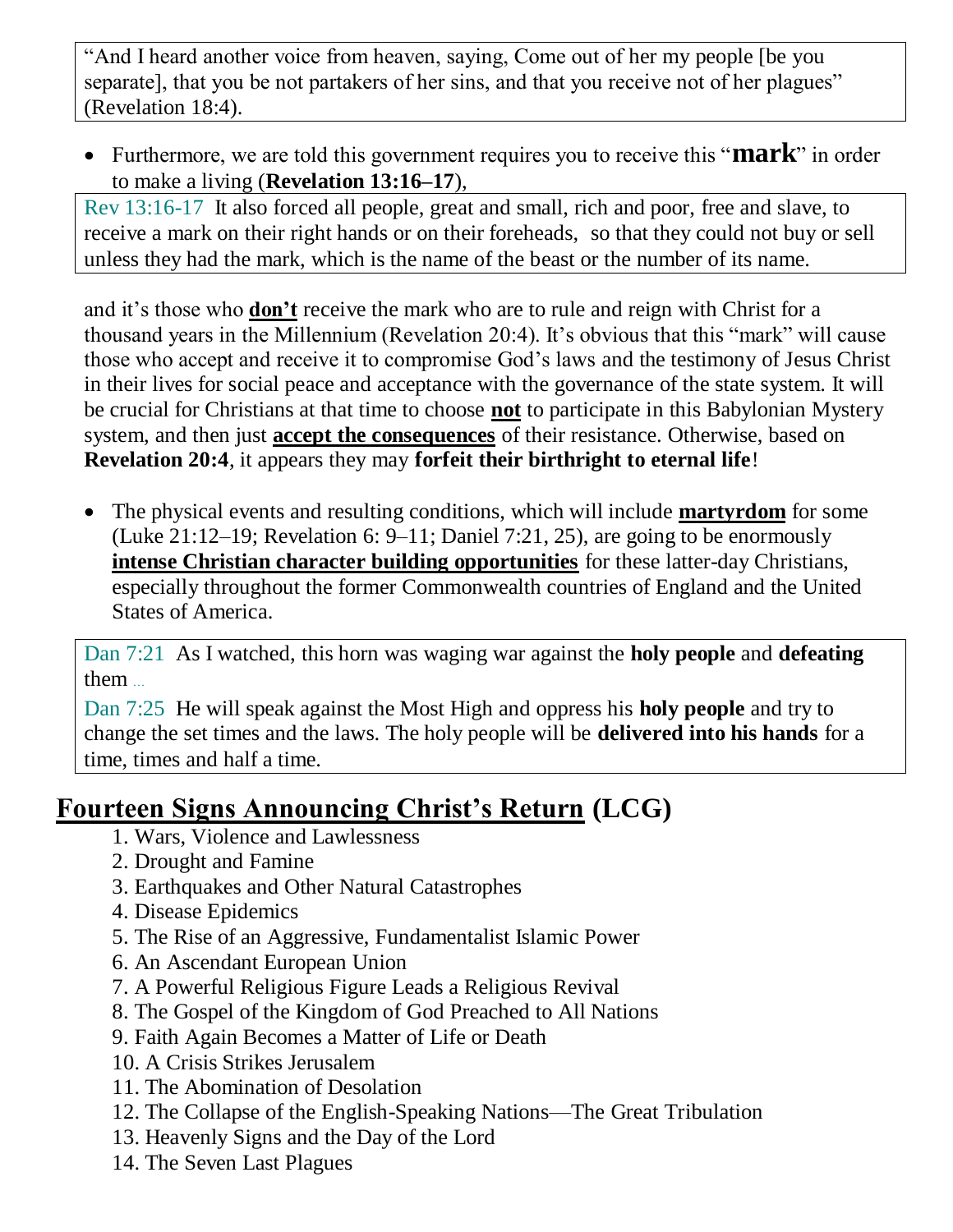#### **7 Prophetic Signs Before Jesus Returns (UCG)**

1. Mankind must have the ability to exterminate itself.

Matthew 24:22, describing world conditions prior to His second coming, Jesus said that "if that time of troubles were not cut short, **no living thing could survive**; but for the sake of God's chosen it will be cut short" (Revised English Bible).

2.A Jewish homeland will be established in Israel.

Zec 14:1-4 A day of the LORD is coming, **Jerusalem**, when your possessions will be plundered and divided up within your very walls. I will gather all the nations to Jerusalem to fight against it; the city will be captured, the houses ransacked, and the women raped. Half of the city will go into exile, but the rest of the people will not be taken from the city. Then the LORD will go out and fight against those nations, as he fights on a day of battle. On that day his feet will stand on the Mount of Olives...

3. The "king of the North" and "king of the South" will rise as regional powers. (Dan 11) The latter part of Daniel's prophecy of the North-South conflict describes a **clash of civilizations** between the leader of a soon-coming European superpower—a revived Roman Empire (successor to Seleucid Syrian rule)— and a leader who is the successor to the Ptolemaic rule of Egypt, which is now part of the Arab-Islamic world.

4. A dominating Roman system will come to power.

Rev 17:12-13 "The ten horns you saw are **ten kings** who have not yet received a kingdom, but who for one hour will receive authority as kings along with **the beast**. They have one purpose and will give their power and authority to the beast.

5. The United States and Great Britain will fall with the state of Israel.

Hos 5:5-7 **Israel's** arrogance testifies against them; the Israelites, even **Ephraim**, stumble in their sin; **Judah** also stumbles with them. When they go with their flocks and herds to seek the LORD, they will not find him; he has withdrawn himself from them. They are unfaithful to the LORD; they give birth to illegitimate children. When they celebrate their New Moon feasts, he will devour their fields.

New moons occur a month apart. A new moon "devouring" them would seem to mean that Israel, Ephraim and Judah will all **fall within one month**. This prophecy was not fulfilled in ancient times.

6. The gospel of the Kingdom will be preached in the entire world. (Matt 24:14)

7. Instant worldwide communications will be possible at the time of God's final two witnesses.

Rev 11:8-9 Their bodies will lie in the public square of the great city--which is figuratively called Sodom and Egypt--where also their Lord was crucified. For three and a half days some from every people, tribe, language and nation will gaze on their bodies and refuse them burial.

Jesus Himself said that once these things begin, the generation alive at that time "will by no means pass away till all these things take place" (Matthew 24:34). It's both sobering and encouraging to think that we appear to be living in the generation that will ultimately witness the most important event in the history of mankind.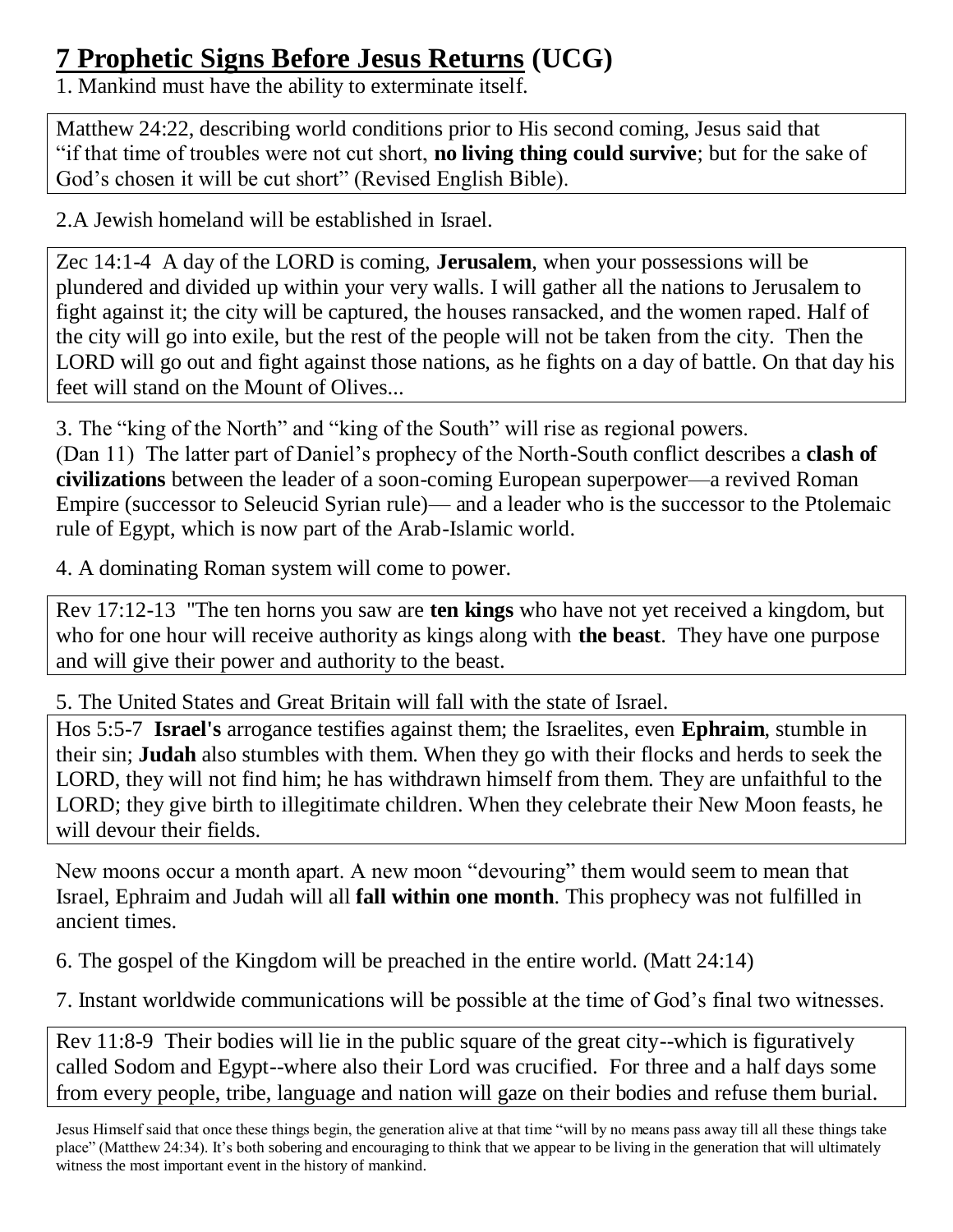### **Middle East In Prophecy** (UCG)

**Psa 83:3** With cunning they conspire against your people; they plot against those you cherish.

Psa 83:4 "Come," they say, **"let us destroy them as a nation, so that Israel's name is remembered no more."** 

Psa 83:5 With **one mind** they plot together; they **form an alliance** against you--

Psa 83:6 the tents of Edom and the Ishmaelites, of Moab and the Hagrites,

Psa 83:7 Byblos, Ammon and Amalek, Philistia, with the people of Tyre.

Psa 83:8 Even Assyria has joined them to reinforce Lot's descendants.



l,



 Never before has there been an Israeli Sanhedrin in place driving ahead to **construct a Temple**. Currently, though without Israeli government recognition, this Sanhedrin is moving ahead to assemble engineers and architects for the development of detailed working plans to bring this project to an operational stage. The Sanhedrin is presently calling upon the Jewish people to contribute towards the acquisition of materials for the purpose of rebuilding the holy Temple! As described in the Daniel 12, it is clear that "**daily sacrifices** shall be taken away" (Daniel 12:11). That, of course, presumes the fact that there must be a sacrificial system in place that will be stopped. We understand that this happens around the time when "he shall have



accomplished to scatter the power of the holy people, all these things shall be finished" (Daniel 12:7). It is further clarified that these things happen at the "time of the end" (Daniel 12:9).

 Additionally, with a temple built and the daily sacrifices stopped, conditions conducive for "**the abomination that makes desolate**" can be set up (Daniel 12:11; Matthew 24:15; Mark13:14). Remember, at some point even the apostle Paul recognized that a man would come along "Who opposeth and exalteth himself above all that is called God, or that is worshipped; so that he as God sitteth in the temple of God, shewing himself that he is God" (1 Thessalonians 2:4).